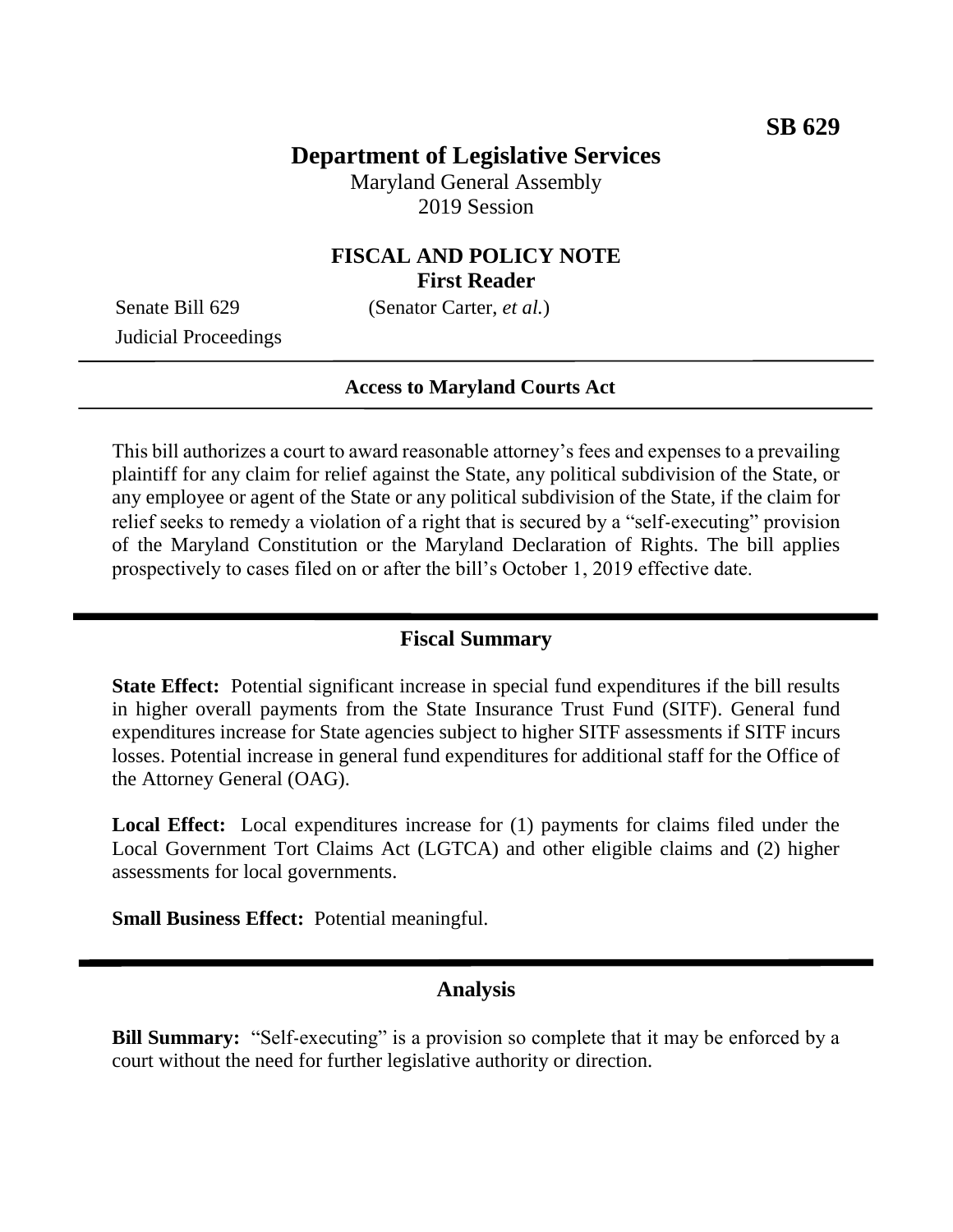The limits on attorney's fees under the Maryland Tort Claims Act (MTCA) do not apply to an award for attorney's fees made under the bill. However, the combined total of damages, attorney's fees, and expenses awarded to a prevailing plaintiff under the bill may not exceed the limits on liability under MTCA and LGTCA.

A court must determine whether to award attorney's fees and expenses by considering the factors listed in Maryland Rule 2-703(f)(3). A court may award reasonable attorney's fees and expenses to a prevailing defendant only on a finding that the relevant claim for relief brought by the plaintiff was maintained in bad faith or without substantial justification.

**Current Law:** In general, a party to a lawsuit is responsible for his/her legal fees, regardless of the outcome of the case. However, there are more than 80 exceptions to this general rule in State law, including wage and hour cases, workers' compensation cases, and consumer protection cases. The conditions under which an individual is eligible for an award of attorney's fees and the extent of these awards is inconsistent among the cases eligible for attorney's fees awards under State law. Most of the applicable statutes do not provide guidance on the calculation of attorney's fees. In the absence of a statute, Maryland Rule 2-703 (discussed below) lists the factors that a circuit court must consider when determining the amount of an award of attorney's fees. There are no provisions granting attorney's fees for a claim filed under the Maryland Constitution or the Maryland Declaration of Rights.

## *Maryland Tort Claims Act*

In general, the State is immune from tort liability for the acts of its employees and cannot be sued in tort without its consent. Under MTCA, the State statutorily waives its own common law (sovereign) immunity on a limited basis. MTCA applies to tortious acts or omissions, including State constitutional torts, by "State personnel" performed in the course of their official duties, so long as the acts or omissions are made without malice or gross negligence. Under MTCA, the State essentially "waives sovereign or governmental immunity and substitutes the liability of the State for the liability of the state employee committing the tort." *Lee v. Cline,* 384 Md. 245, 262 (2004).

However, MTCA limits State liability to \$400,000 to a single claimant for injuries arising from a single incident. (Chapter 132 of 2015 increased the liability limit under MTCA from \$200,000 to \$400,000 for causes of action arising on or after October 1, 2015.)

MTCA covers a multitude of personnel, including some local officials and nonprofit organizations. In actions involving malice or gross negligence or actions outside of the scope of the public duties of the State employee, the State employee is not shielded by the State's color of authority or sovereign immunity and may be held personally liable.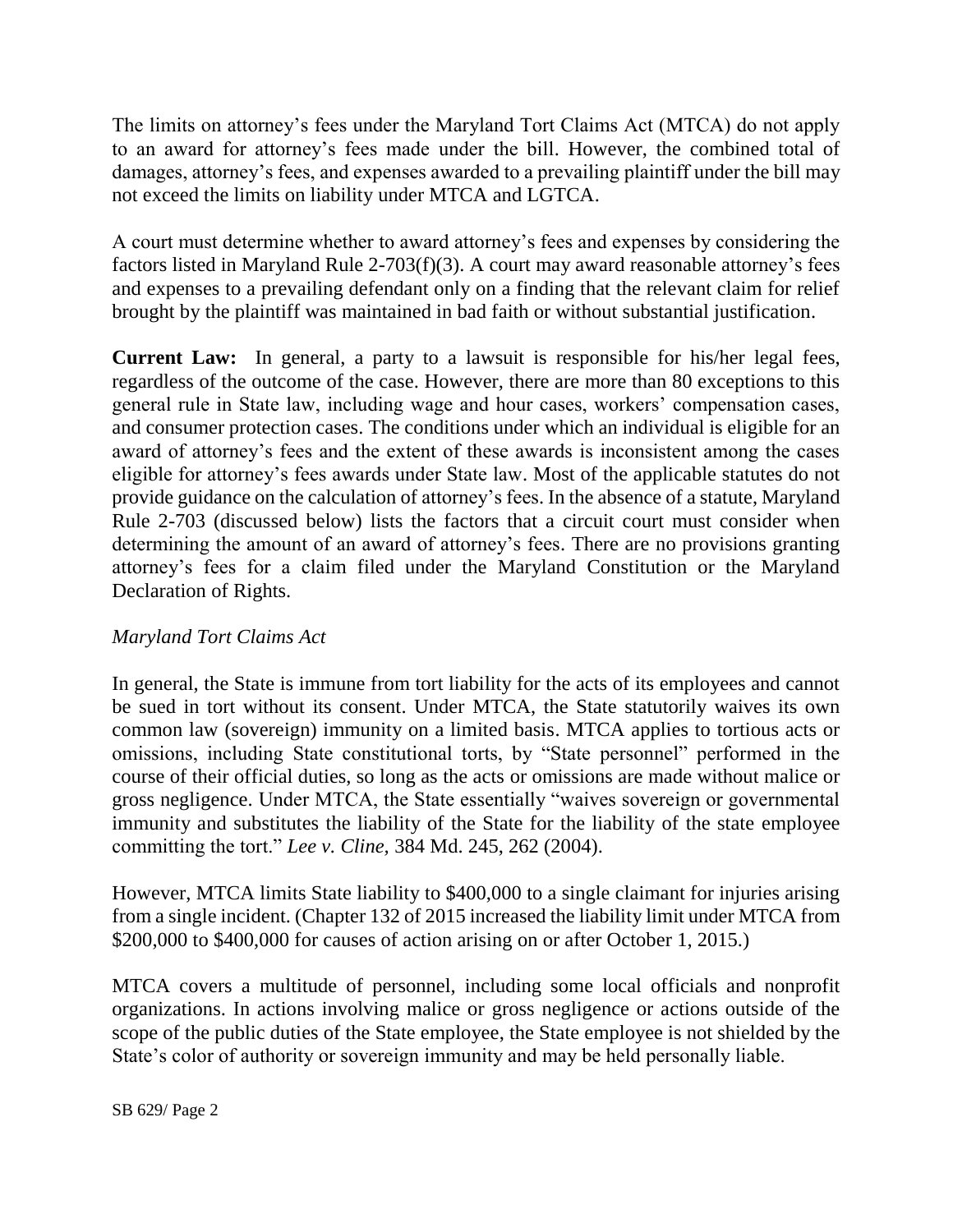Attorney's fees are included in the liability cap under MTCA. Under MTCA, attorneys may not charge or receive a fee that exceeds 20% of a settlement or 25% of a judgment.

## *Local Government Tort Claims Act*

LGTCA defines local government to include counties, municipal corporations, Baltimore City, and various agencies and authorities of local governments such as community colleges, county public libraries, special taxing districts, nonprofit community service corporations, sanitary districts, housing authorities, and commercial district management authorities. Pursuant to Chapter 131 of 2015, for causes of action arising on or after October 1, 2015, LGTCA limits the liability of a local government to \$400,000 per individual claim and \$800,000 per total claims that arise from the same occurrence for damages from tortious acts or omissions (including intentional and constitutional torts). It further establishes that the local government is liable for the tortious acts or omissions of its employees acting within the scope of employment. Thus, LGTCA prevents local governments from asserting a common law claim of governmental immunity from liability for such acts or omissions of its employees.

# *Maryland Rule 2-703*

Rule 2-703 applies to claims for attorney's fees allowable by law to a party in an action in a circuit court. Under the rule, a court must consider the following factors when determining the amount of an award of attorney's fees:

- the time and labor required;
- the novelty and difficulty of the questions;
- the skill required to perform the legal service properly;
- whether acceptance of the case precluded other employment by the attorney;
- the customary fee for similar legal services;
- whether the fee is fixed or contingent;
- any time limitations imposed by the client or the circumstances;
- the amount involved and the results obtained;
- the experience, reputation, and ability of the attorneys;
- the undesirability of the case;
- the nature and length of the professional relationship with the client; and
- awards in similar cases.

**Background:** The Maryland Access to Justice Commission was established in 2008 as a formal partnership between the Maryland Judiciary, members of the General Assembly, the Governor's Office, legal service providers, State and local bar associations, and other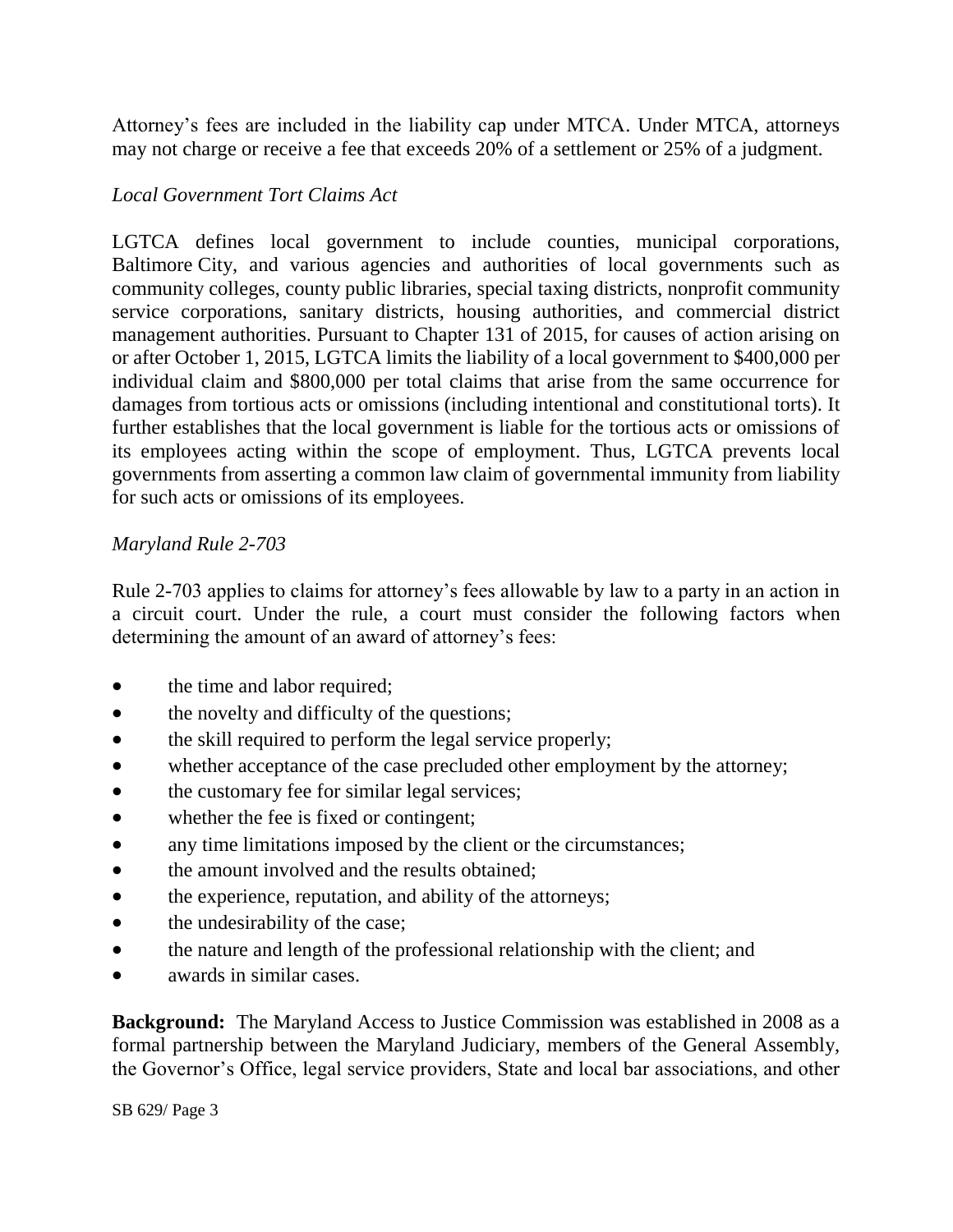stakeholders. The commission seeks to develop, coordinate, and implement policies to expand access to the State's civil justice system. In its *Interim Report and Recommendations* (fall 2009), the commission endorsed the principle of "a general fee-shifting provision as a means to promote access to justice through an award of attorney's fees for individuals successfully enforcing their rights under Maryland law or the Maryland Constitution."

Commonly cited reasons for a fee-shifting statute include:

- providing access to the court system for low-income plaintiffs in these cases;
- giving prevailing plaintiffs an opportunity to recoup these expenses in cases filed under the Maryland Constitution, as that opportunity is already available under the federal Civil Rights Attorney's Fees Award Act of 1976 (42 U.S.C. § 1988);
- encouraging State plaintiffs to bring State constitutional claims in State courts instead of having to resort to federal courts in the hopes of recouping their legal expenses;
- allowing plaintiffs in these cases to be fully compensated ("be made whole") for their harm instead of having to pay for attorney's fees out of awarded damages;
- encouraging private attorneys to accept cases that may not generate large monetary awards but are in the public interest; and
- promoting compliance and enforcement of the law through private causes of action that would otherwise be financially infeasible.

Connecticut and Massachusetts have statutes authorizing the awarding of attorney's fees to prevailing plaintiffs in claims filed under the constitutions or civil rights acts of those states. California has a broader statute that authorizes the awarding of attorney's fees in any action resulting in the enforcement of an important right affecting the public interest if (1) the action confers a significant benefit on the general public or a large class of persons; (2) the cost of private enforcement renders the award appropriate; and (3) it is not in the interest of justice that the fees be paid out of the recovery.

**State Expenditures:** Special fund expenditures increase, perhaps significantly, if the bill results in higher overall payments from SITF for claims filed under MTCA. General fund expenditures increase for State agencies subject to higher SITF premiums/assessments if SITF incurs losses from MTCA payments as a result of the bill. General fund expenditures may increase to hire additional staff for OAG if the bill increases the volume and duration of OAG litigation. General fund expenditures may decrease somewhat if the bill increases private enforcement of constitutional or other rights that would otherwise be conducted by the State, but any such impact is unclear.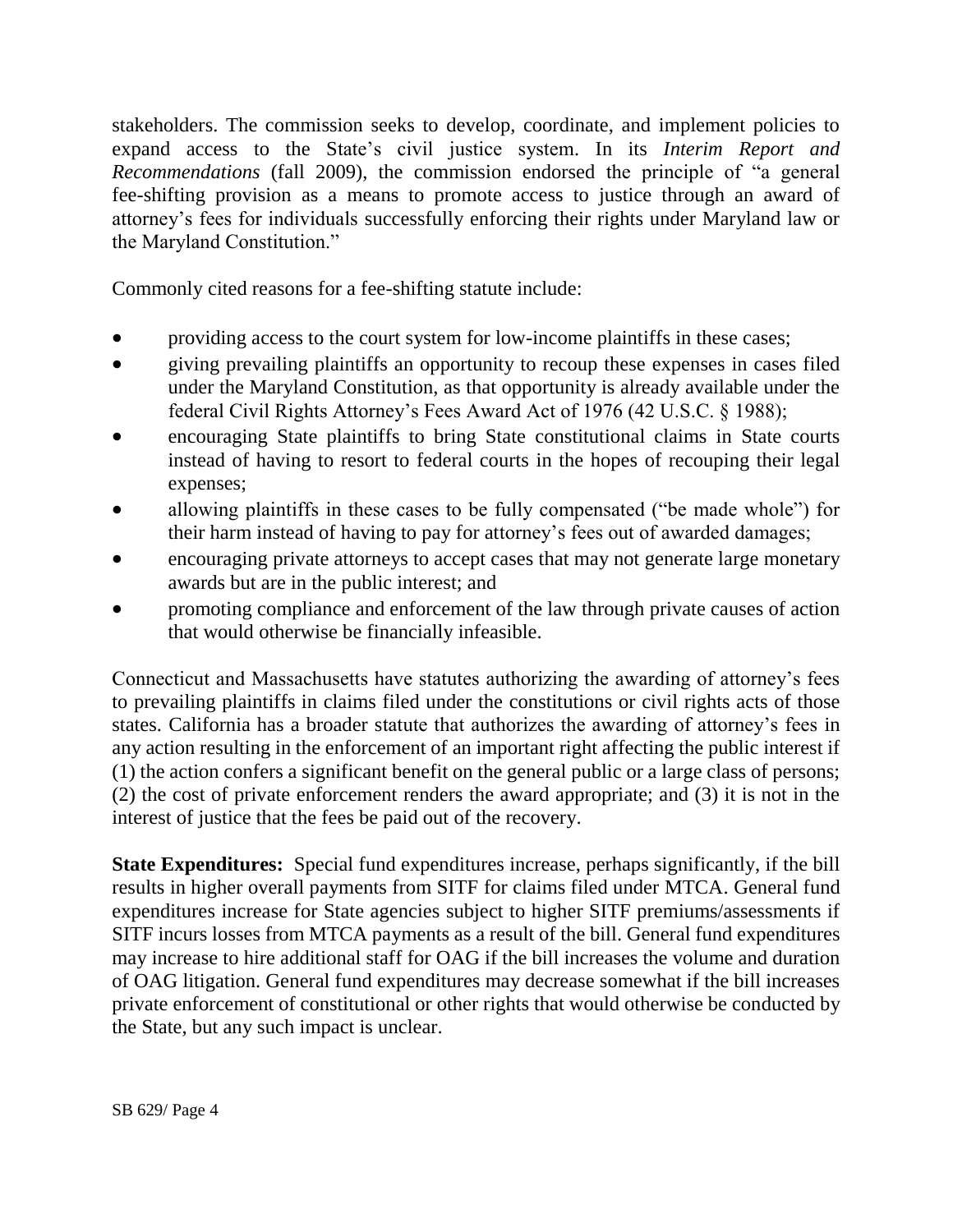#### *State Insurance Trust Fund*

The bill subjects attorney's fees to MTCA's liability cap but eliminates MTCA's limits on attorney's fees (20% of a settlement or 25% of a judgment).

The impact of the bill stems mainly from cases that are below the liability cap but where attorney's fees increase the overall amount paid out of SITF and payments in cases filed as a result of the bill that would not otherwise be filed. The bill may also impact the State's legal strategy and create an incentive for the State to settle an MTCA claim instead of litigating the claim in court if there is the potential for the State to have to pay significant attorney's fees in a case.

Claims under MTCA are paid out of SITF, which is administered by the Treasurer's Office. With respect to identical legislation introduced in 2018, the Treasurer's Office advised that it received and processed approximately 2,500 MTCA claims in fiscal 2017 and 2018 (July 2017-February 2018), resulting in approximately \$8.3 million in total payments. Claim counts and payments have increased, partially due to the increase in MTCA's liability cap from \$200,000 to \$400,000 in October 2015. MTCA payments totaled \$3.3 million in fiscal 2016, \$5.6 million in fiscal 2017, and approximately \$3 million from July 2017 through December 2017. The Treasurer's Office advised in 2018 that it did not expect this trend to change in the foreseeable future. The Governor's proposed fiscal 2020 budget includes an \$11.5 million appropriation for tort claims (including motor vehicle torts) under MTCA. The funds are to be transferred to SITF.

Based on information provided in 2018, in addition to claims, approximately 125 to 150 litigation cases are filed each year under MTCA. One-third of these cases involve violations of the Maryland Constitution and/or Maryland Declaration of Rights, primarily arising out of law enforcement actions. The bill applies to claims for relief that seek to remedy a violation of a right secured by a "self-executing" provision of the Maryland Constitution or the Maryland Declaration of Rights. Frequently cited examples of "self-executing" constitutional provisions include the right to be free from unreasonable force, the right not to be arrested or searched unless based on probable cause, and the right to free speech. The Treasurer's Office noticed an increase in civil rights litigation in general, with lawyers and law firms who previously declined to pursue these cases choosing to litigate these claims, in part due to the increased damages cap.

Agencies pay premiums to SITF that are comprised of an assessment for each employee covered and SITF payments for torts committed by the agency's employees. The portion of the assessment attributable to losses is allocated over five years. The costs associated with the awards for attorney's fees under the bill were not anticipated as a component in the Treasurer's actuarial calculation of the recommended SITF balance. The Treasurer is charged with setting premiums "so as to produce funds that approximate the payments from

SB 629/ Page 5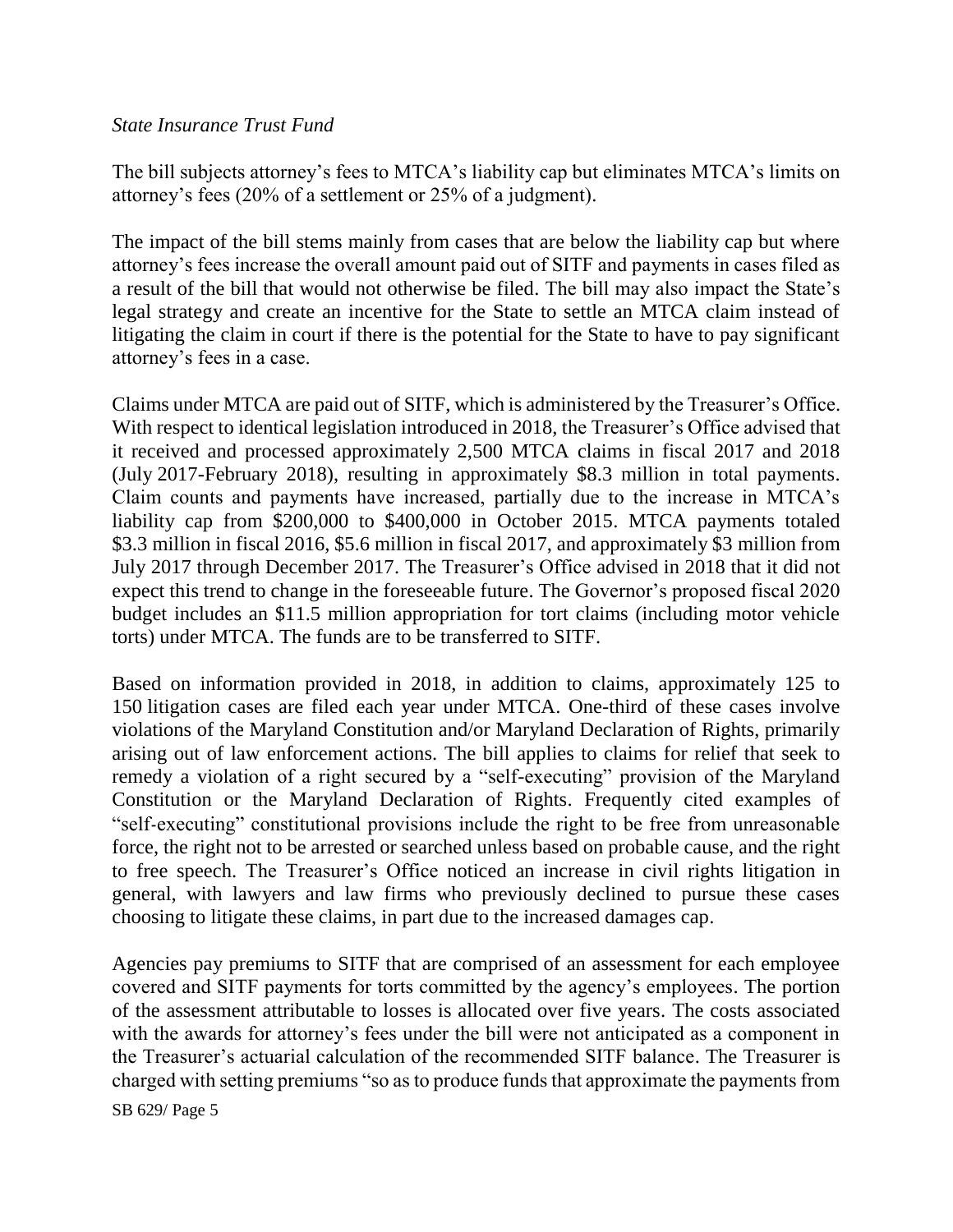the fund." (*See* Md. State Fin. & Proc. Code Ann. § 9-106(b).) The actuary assesses SITF's reserves and each agency's loss experience for the various risk categories, which include tort claims and constitutional claims. An agency's loss history, consisting of settlements and judgments incurred since the last budget cycle, comprises part of the agency's annual premium. That amount is electronically transferred to SITF from the appropriations in an agency's budget.

Because the bill excludes awards for attorney's fees from the limits on attorney's fees under MTCA, as specified, any such award in an MTCA case increases special fund expenditures for SITF through an increase in premiums should the award of attorney's fees be factored into the cost of the settlements or judgments in MTCA cases. Special fund expenditures for SITF also increase to the extent that the bill increases the number of MTCA claims. General fund expenditures for the affected agencies may increase in future years if SITF incurs losses from awards in MTCA cases resulting from the bill. Furthermore, many civil rights plaintiffs choose to file their lawsuits in the federal courts, where attorney's fees and costs are already recoverable by statute. However, the State is not typically named as a defendant in those lawsuits due to its Eleventh Amendment immunity. Those cases involve State personnel acting within the scope of their employment for which OAG and the State have decided to take on the defense and liability. However, those cases are not processed by the Insurance Division of the Treasurer's Office. Should those cases be filed in State court as a result of the bill, workloads for the Treasurer's Office increase.

## *Office of the Attorney General*

OAG has historically advised that the promise of attorney's fees is expected to cause a substantial increase in cases filed against State agencies, thereby increasing caseloads and requiring additional personnel. According to OAG, the availability of attorney's fees in federal constitutional and civil rights claims has subjected State agencies and officers to protracted litigation over eligibility for attorney's fees, resulting in increased litigation expenditures. OAG has historically advised that lawsuits against State agencies and State officers typically outnumber similar cases based on federal law.

OAG expenditures increase to the extent the bill increases OAG workloads and caseloads to the point that additional staff are needed, which cannot be reliably determined at this time. *For illustrative purposes only*, the cost associated with hiring one assistant Attorney General is \$115,758 in fiscal 2020, increasing to \$162,817 by fiscal 2024.

**Local Expenditures:** Several local governments covered by LGTCA are insured by the Local Government Insurance Trust (LGIT), a self-insurer that operates similarly to SITF. Thus, future year expenditures increase for local agencies affected by the bill if (1) awards for attorney's fees increase overall awards in LGTCA cases and (2) LGIT incurs losses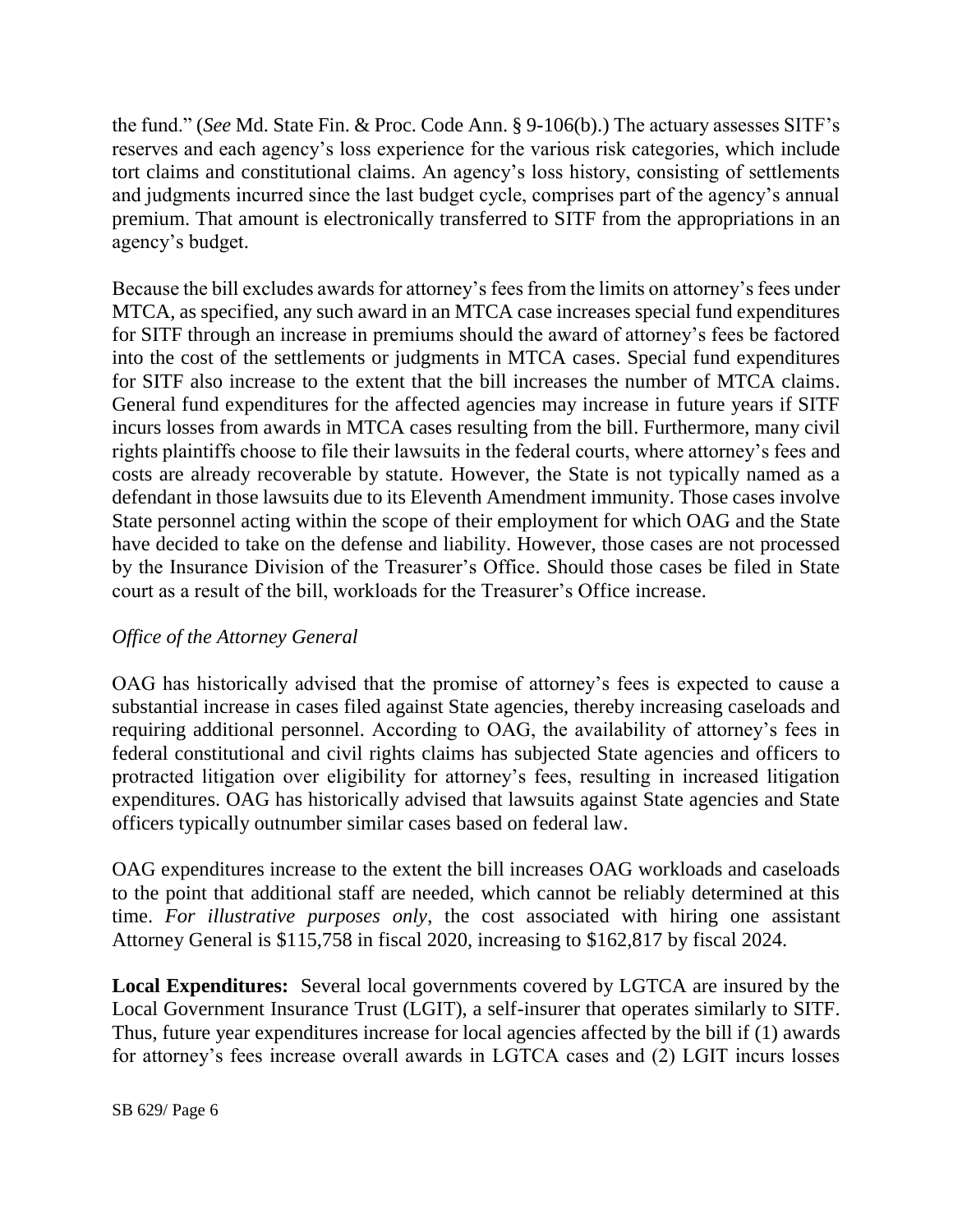from payments of attorney's fees in LGTCA cases. Counties that self-insure or obtain insurance coverage from other methods face similar impacts.

According to the Maryland Association of Counties, many of the cases affected by the bill involve nonmonetary damages and would result in monetary payments for attorney's fees. The association also advises that costs increase for counties due to increased litigation expenses for county law departments to defend against additional claims and potentially higher assessments if LGIT incurs losses from payments authorized under the bill.

The Office of the County Attorney for Montgomery County advises that while the bill's fiscal impact is difficult to quantify, it anticipates the filing of more cases and an increase in attorney's fees paid by the county. The office notes that it has had cases where there have been little or no damages, but it has had to litigate against attorney fee petitions seeking significant amounts of attorney's fees. The value of the case and the amount of fees sought, paid, or awarded have been disproportionate in these cases.

Prince George's County advises that expenditures for local government agencies impacted by the bill cannot be quantified at this time, but could increase significantly due to the costs of litigation of cases and payments of attorney's fees.

**Small Business Effect:** The bill may have a meaningful impact on small business law firms that litigate cases affected by the bill.

# **Additional Information**

**Prior Introductions:** SB 1042 of 2018 received a hearing in the Senate Judicial Proceedings Committee, but no further action was taken. Its cross file, HB 1270, received a hearing in the House Judiciary Committee, but no further action was taken. Similar bills have been introduced during previous sessions. SB 705 of 2017 ultimately received a favorable with amendments report by the Senate Judicial Proceedings Committee, but no further action was taken. Its cross file, HB 903, passed the House and was referred to the Senate Judicial Proceedings Committee, but no further action was taken. HB 393 of 2016 passed the House and was referred to the Senate Judicial Proceedings Committee, but no further action was taken. Its cross file, SB 362, received a hearing in the Senate Judicial Proceedings Committee, but no further action was taken. Similar legislation was also introduced in the 2014 and 2015 sessions.

**Cross File:** HB 818 (Delegate Dumais, *et al.*) - Judiciary.